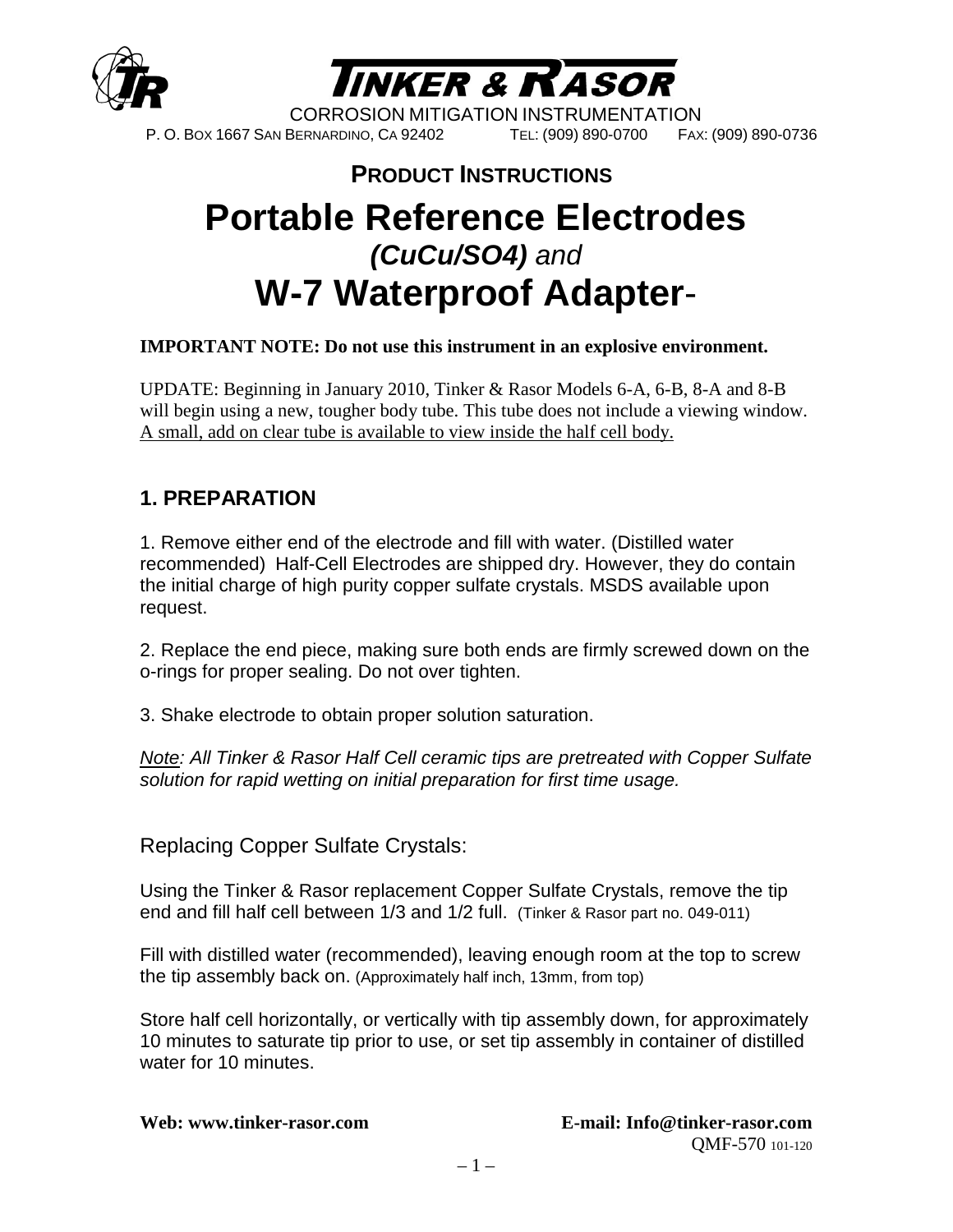



CORROSION MITIGATION INSTRUMENTATION

P. O. BOX 1667 SAN BERNARDINO, CA 92402 TEL: (909) 890-0700 FAX: (909) 890-0736

### **PRODUCT INSTRUCTIONS**

### **2. OPERATION**

1. Remove the vinyl protective cap from the ceramic porous plug.

2. Place ceramic plug in contact with moist soil or water and connect copper rod assembly terminal of the electrode to appropriate voltmeter.

3. Make connection from the voltmeter to structure under test.

4. Observe polarity and voltage that is usually below two-volt range.

5. Always replace the vinyl cover on the electrode after each usage to prevent moisture loss in the ceramic plug.

#### **3. SERVICE**

Service to your reference electrode is recommended based upon use. If the reference electrode is used frequently, more than once per week, the instrument should be serviced on a bi-monthly basis. With less frequent use, service to the half cell on a bi-annual basis might be more appropriate. If the cell is used only once or twice per year, it is recommended that the cell be stored dry, with no water.

- 1. Removed the porous tip by unscrewing the tip assembly, and set aside.
- 2. Drain the water from the cell. It is not recommended to save the crystals during service, unless the cell is being emptied only for storage.

NOTE: Disposal of cupric sulfate crystals varies by locale. Contact your local sanitation district for disposal information.

- 3. Unscrew rod holder end, and remove copper rod assembly.
- 4. Using a common non-metallic abrasive cleaning pad (for use on dishes), softly buff the copper rod to remove any contaminants and oxidation residue.
- 5. Soak all parts in clean, distilled water for 24 hours.
- 6. Re-assemble, using new crystals and fresh, distilled water.
- 7. Let reference electrode stand tip down (or lie horizontally) for at least 15 minutes prior to use to saturate porous tip.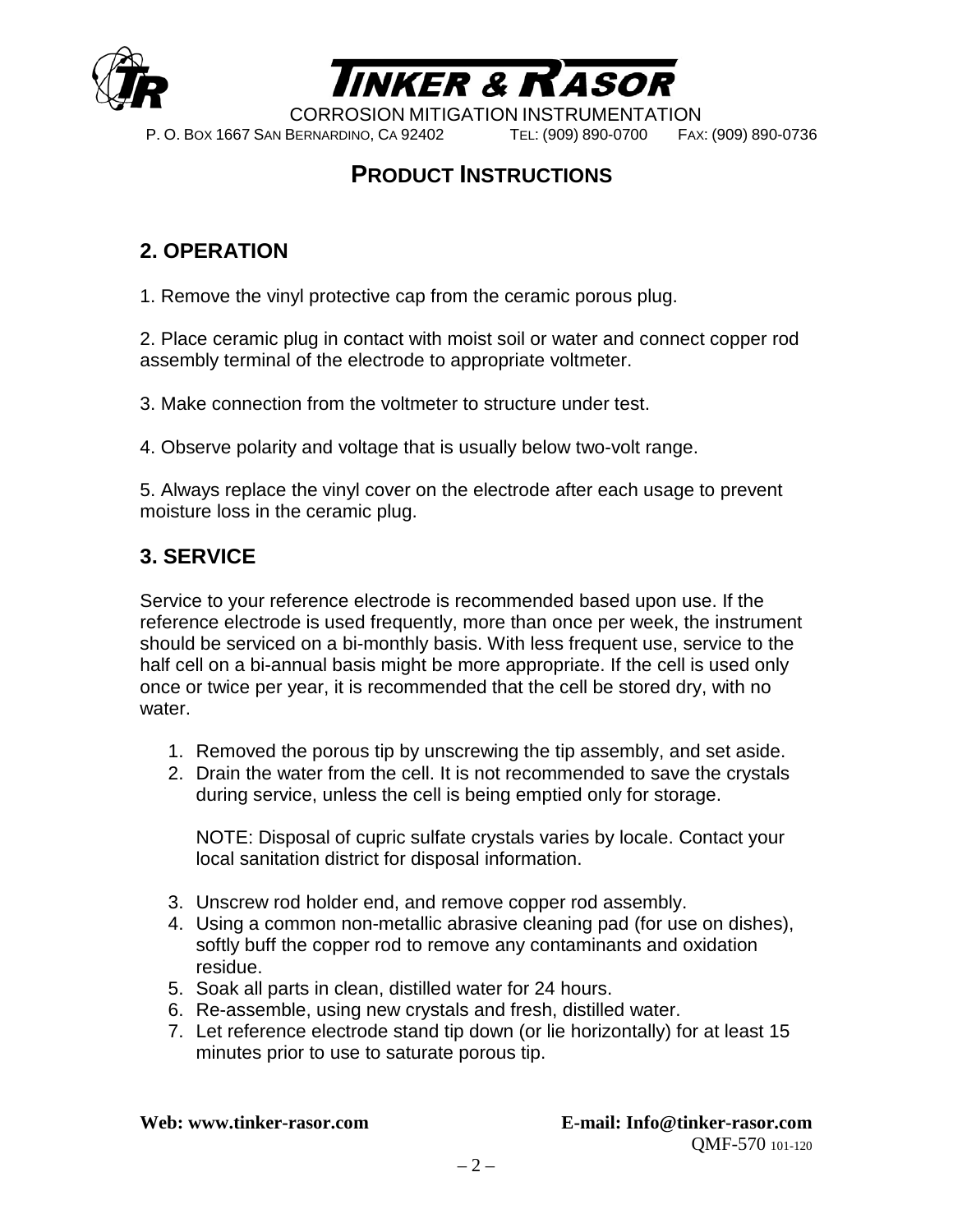



CORROSION MITIGATION INSTRUMENTATION

P. O. BOX 1667 SAN BERNARDINO, CA 92402 TEL: (909) 890-0700 FAX: (909) 890-0736

#### **PRODUCT INSTRUCTIONS**

8. To check that the reference cell has been effectively cleaned, connect two recently cleaned reference cells to a voltmeter and submerge both into a bath of water. The voltmeter should show a potential difference of less than +/- 5mv. This would indicate that both reference electrodes are working well. It is recommended that for further control of the reference cells, a "Lab Use Only" cell be maintained and kept up for the purpose of proving the servicing of field use half cells.

An example of this test using Model 8-B Reference Electrodes is shown below. When each cell is connected to a voltmeter, a potential difference of less than 5 mV (0.005v) should be observed. If a potential difference greater than 5 mV is shown, it is recommended that the field use cell be broken down and serviced, as described above.



#### **4. W-7 WATERPROOF ADAPTER**